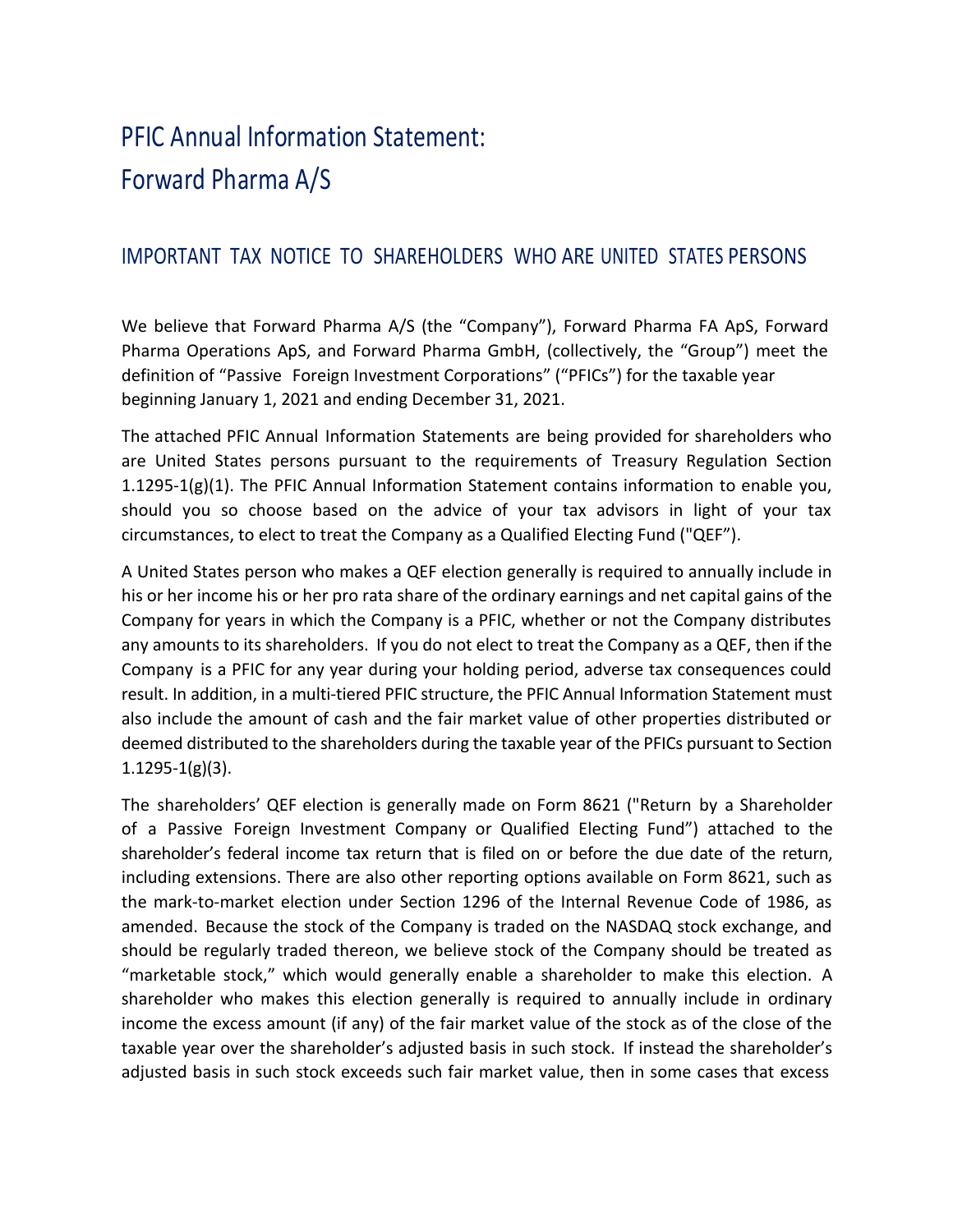may be available as a deduction against other income. A mark-to-market election, or a QEF election, generally is effective for not only the taxable year of the annual federal income tax return to which the Form 8621 on which the election is made is attached, but for subsequent years as well. Shareholders should consult with their tax advisers to determine whether a QEF election or a mark-to-market election should be made.

THE INFORMATION INCLUDED IN THIS LETTER AND IN THE PFIC STATEMENT ATTACHED DOES NOT CONSTITUTE TAX ADVICE. THE U.S. TAX LAWS REGARDING PFICS ARE EXTREMELY COMPLEX AND SHAREHOLDERS ARE ADVISED TO CONSULT WITH THEIR OWN TAX ADVISORS CONCERNING THE OVERALL TAX CONSEQUENCES OF THE OWNERSHIP OF UNITS ARISING IN THEIR OWN PARTICULAR SITUATIONS UNDER UNITED STATES FEDERAL, STATE, LOCAL OR FOREIGN LAW AS WELL AS TO DETERMINE APPROPRIATE REPORTING OBLIGATIONS.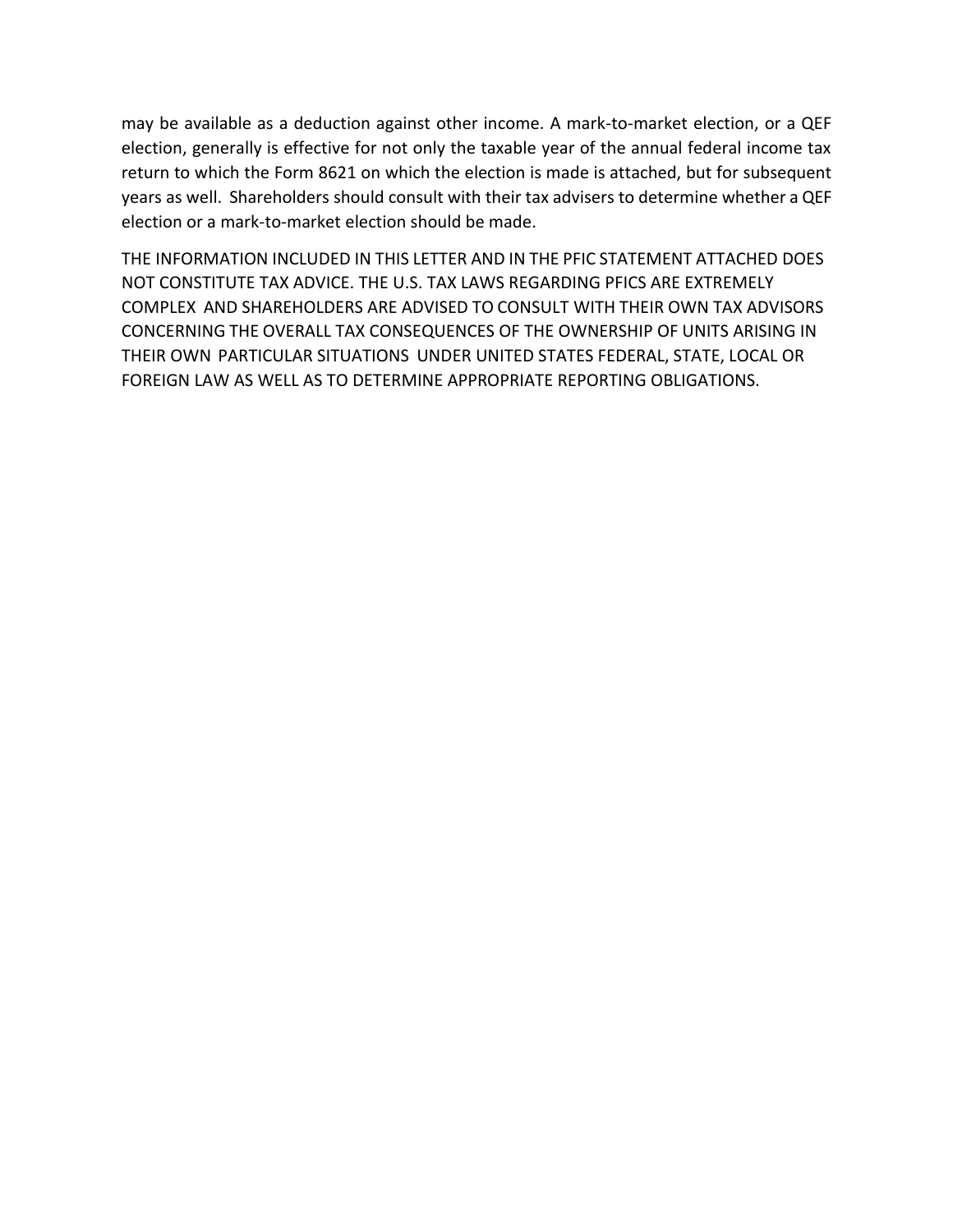This information statement applies to Forward Pharma A/S, a foreign corporation organized under the laws of Denmark. Forward Pharma A/S believes that it is a Passive Foreign Investment Company ("PFIC") for the tax period ending December 31, 2021 for U.S. tax purposes. If an election has been made to treat this PFIC as a Qualified Electing Fund ("QEF") by filing Form 8621, the following information is relevant.

- 1. The taxable year of Forward Pharma A/S began on January 1, 2021 and ended on December 31, 2021 (the "Taxable Year").
- 2. Outstanding number of ordinary shares on December 31, 2021: 98,264,429.
- 3. During the Taxable Year, the Company's per-share, per-day ordinary earnings and net capital gain were:

| Ordinary Income   | US \$0.0000 |
|-------------------|-------------|
| Net Capital Gains | US \$0.0000 |

4. Cash and fair market value of other property distributed or deemed distributed pershare, per-day by the Company for the Taxable Year:

| <b>Cash Distributions</b> | $ $ US \$0.0000     |
|---------------------------|---------------------|
| Property Distributions    | $\vert$ US \$0.0000 |

The Company will permit shareholders who are United States persons to inspect and copy its permanent books of account, records, and such other documents as may be maintained by the Company that are necessary to establish that the Company's ordinary earnings and net capital gain, as defined in Section 1293(e) of the Internal Revenue Code of 1986, as amended, are computed in accordance with U.S. income tax principles; and to verify these amounts and the shareholder's pro rata share thereof.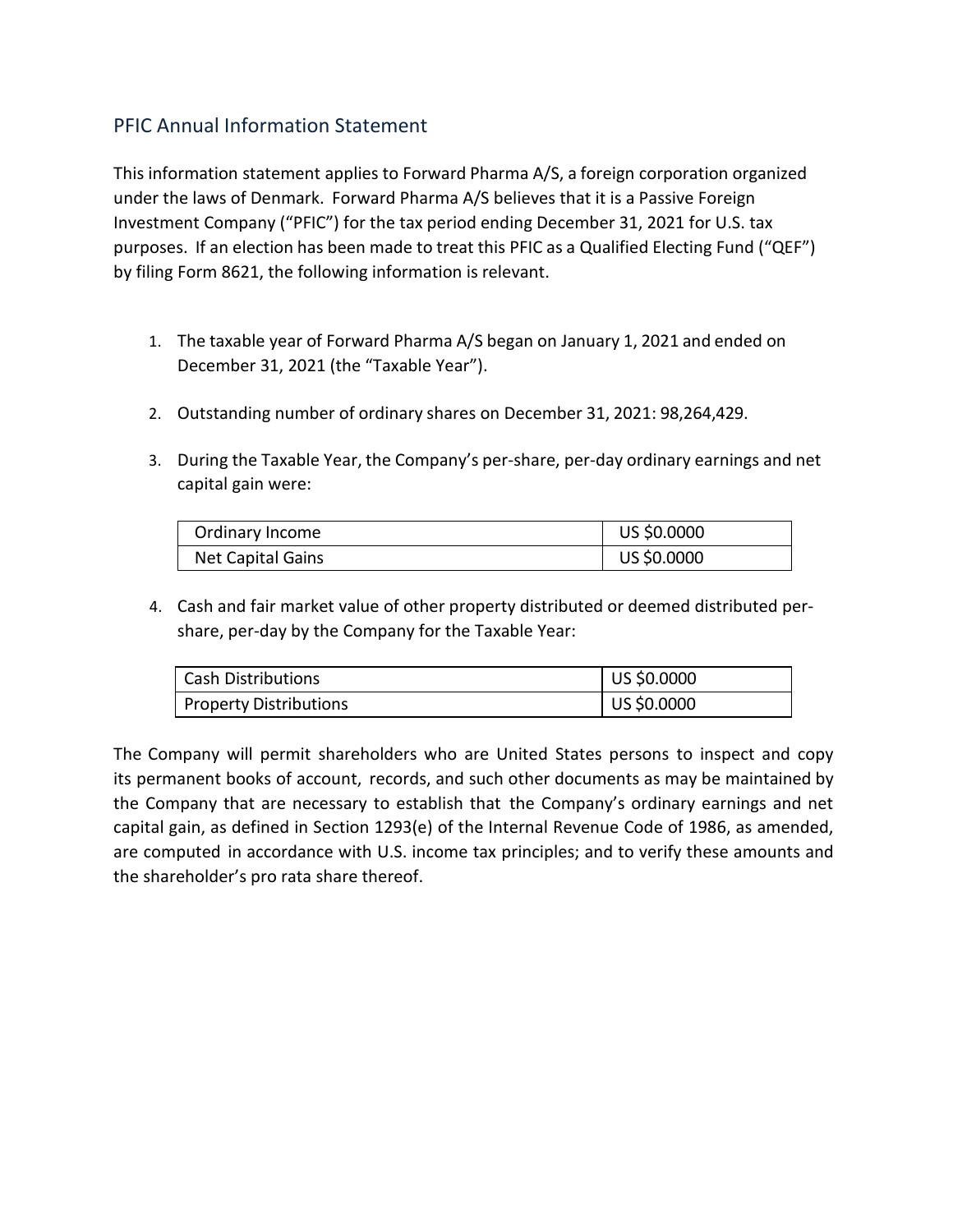This information statement applies to Forward Pharma FA ApS, a foreign corporation organized under the laws of Denmark. Forward Pharma FA ApS believes that it is a Passive Foreign Investment Company ("PFIC") for the tax period ending December 31, 2021 for U.S. tax purposes. If an election has been made to treat this PFIC as a Qualified Electing Fund ("QEF") by filing Form 8621, the following information is relevant.

- 1. The taxable year of Forward Pharma FA ApS began on January 1, 2021 and ended on December 31, 2021 (the "Taxable Year").
- 2. Outstanding number of ordinary shares on December 31, 2021: 98,264,429.
- 3. During the Taxable Year, Forward Pharma FA ApS' per-share, per-day ordinary earnings and net capital gain were:

| Ordinary Income   | US \$0.0000 |
|-------------------|-------------|
| Net Capital Gains | US \$0.0000 |

4. Cash and fair market value of other property distributed or deemed distributed pershare, per-day by Forward Pharma FA ApS for the Taxable Year:

| Cash Distributions     | US \$0.0000 |
|------------------------|-------------|
| Property Distributions | US \$0.0000 |

Forward Pharma FA ApS will permit shareholders who are United States persons to inspect and copy its permanent books of account, records, and such other documents as may be maintained by Forward Pharma FA ApS that are necessary to establish that Forward Pharma FA ApS' ordinary earnings and net capital gain, as defined in Section 1293(e) of the Internal Revenue Code of 1986, as amended, are computed in accordance with U.S. income tax principles; and to verify these amounts and the shareholder's pro rata share thereof.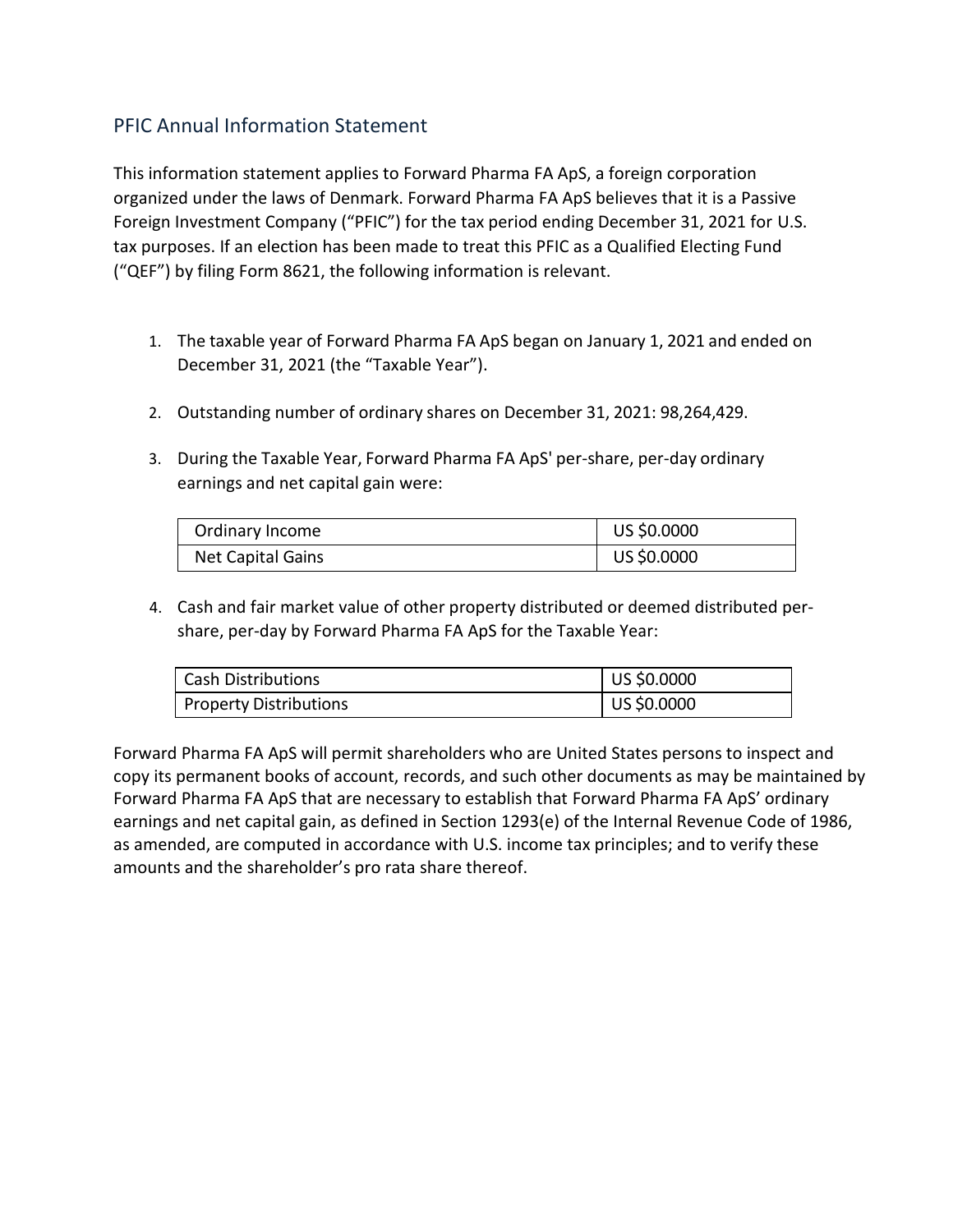This information statement applies to Forward Pharma Operations ApS, a foreign corporation organized under the laws of Denmark. Forward Pharma Operations ApS believes that it is a Passive Foreign Investment Company ("PFIC") for the tax period ending December 31, 2021 for U.S. tax purposes. If an election has been made to treat this PFIC as a Qualified Electing Fund ("QEF") by filing Form 8621, the following information is relevant.

- 1. The taxable year of Forward Pharma Operations ApS began on January 1, 2021 and ended on December 31, 2021 (the "Taxable Year").
- 2. Outstanding number of ordinary shares on December 31, 2021: 98,264,429.
- 3. During the Taxable Year, Forward Pharma Operations ApS' per-share, per-day ordinary earnings and net capital gain were:

| Ordinary Income   | US \$0.0000 |
|-------------------|-------------|
| Net Capital Gains | US \$0.0000 |

4. Cash and fair market value of other property distributed or deemed distributed pershare, per-day by Forward Pharma Operations ApS for the Taxable Year:

| Cash Distributions     | US \$0.0000         |
|------------------------|---------------------|
| Property Distributions | $\vert$ US \$0.0000 |

Forward Pharma Operations ApS will permit shareholders who are United States persons to inspect and copy its permanent books of account, records, and such other documents as may be maintained by Forward Pharma Operations ApS that are necessary to establish that Forward Pharma Operations ApS' ordinary earnings and net capital gain, as defined in Section 1293(e) of the Internal Revenue Code of 1986, as amended, are computed in accordance with U.S. income tax principles; and to verify these amounts and the shareholder's pro rata share thereof.